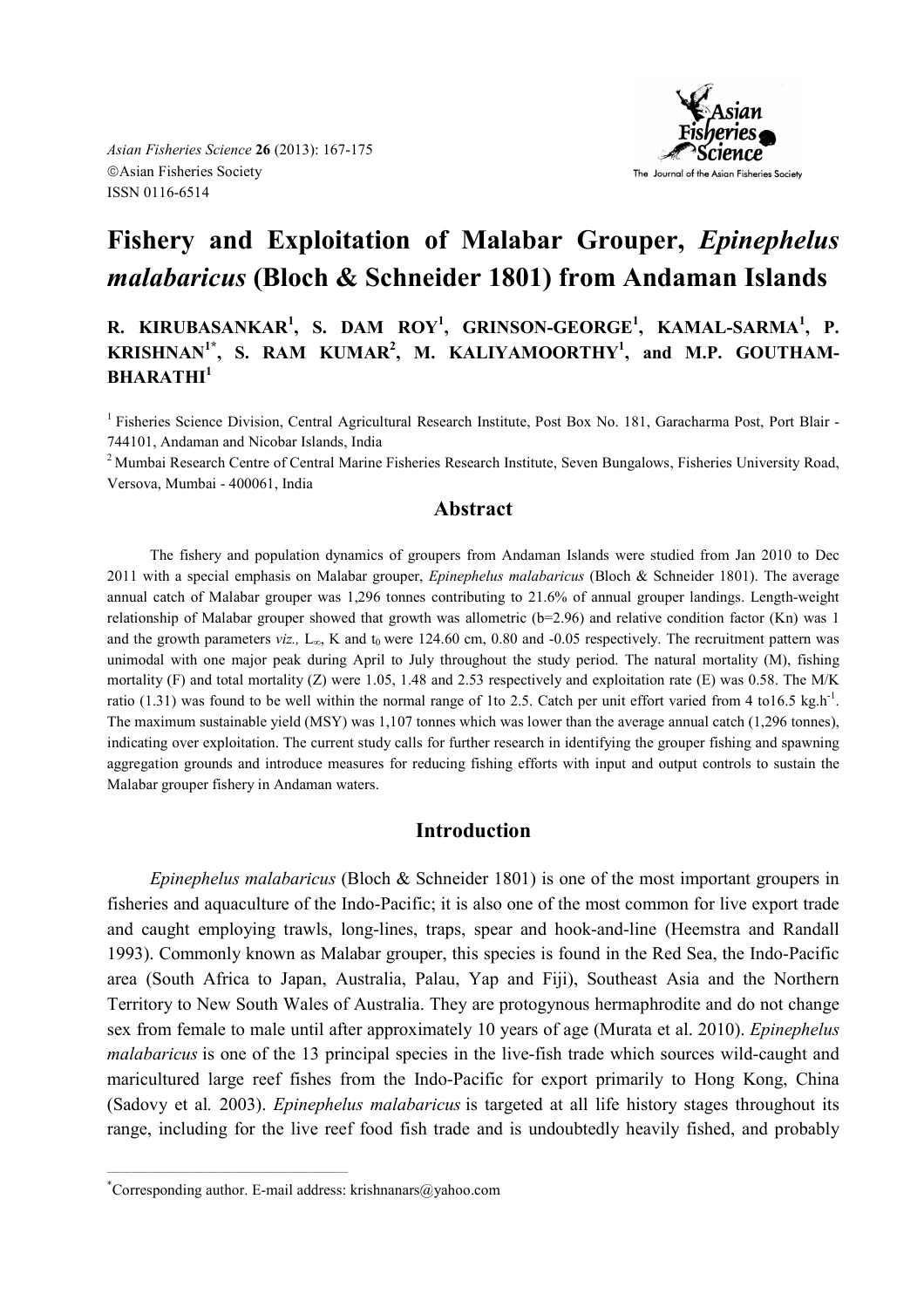overfished in some countries, resulting in reduction of their population to a significant extent. This could be attributed to their large maximum size, late age of sexual maturity of more than 5 years in males, sex change, and correspondingly low resilience to fishing.

*Epinephelus malabaricus,* along with other members of the Serranidae and Lutjanidae families constitute a major group of commercially important fishery of Andaman and Nicobar Islands (ANI). Despite their increasing demand for the export market in the Southeast Asian countries, there are no comprehensive studies on fishery and exploitation of groupers from the Andaman waters. Since assessing the stock of the targeted species is very important for better management of fishery resources (Shaklee and Bentzen 1998), the present investigation was carried out to ascertain the fishery and population dynamics of groupers of ANI with a special emphasis on *E. malabaricus* including its recruitment pattern, mortality (natural and fishing mortality) and inherent growth parameters. Fishing is banned for a period of 45 days from April 15 to May 31 annually in ANI considering the monsoon onset and breeding season of marine fishes. The restriction is mainly applicable to mechanised trawlers, gill netters and purse seiners whereas hand-lining using traditional motorised boats are permitted.

# **Materials and Methods**

Data, with respect to catch and effort and morphometrics of *E. malabaricus* were collected weekly from landing centres of South Andaman for a period of 2 years from January 2010 to December 2011. The monthly and annual estimates of catches were calculated by adopting the methods of Srinath et al. (2005). For observation purpose, a month was divided into three groups, each of 10 days. From the first 5 days of a month, a day was selected at random, and the next 5 consecutive days were automatically selected. From this, three clusters of two consecutive days were formed. For example, for a given zone, in a given month, from the 5 days if the date (day) selected at random is 4, then these clusters are formed, namely,  $(4, 5)$ ;  $(6, 7)$  and  $(8, 9)$  in the first 10 day group. In the remaining 10 day groups, the clusters were systematically selected with an interval of 10 days. For example, in the above case, the cluster of observation days in the remaining groups were (14, 15), (16, 17), (18, 19) (24, 25), (26, 27) and (28, 29). Normally, in a month there would be nine clusters of 2 days each. Among the total number of landing centres in the given zone, nine centres were selected with replacement and allotted to the nine cluster days as described earlier. Thus in a month, nine landing centre days were observed. The length-weight relationship of *E. malabaricus* was calculated as  $W= aL^b$  (Le Cren 1951). For estimating von Bertalanffy growth parameters, L<sub>∞</sub> and K, the month-wise length composition data of 2 years were pooled and analyzed using the ELEFAN I module of FiSAT software version 1.2.0 (Gayanilo et al. 1996). An additional estimate of L∞ and Z/K values obtained using the Powell-Wetherall plot was compared with the estimates obtained from ELEFAN I before arriving at the final values. The growth performance index  $\acute{\text{o}}$  was calculated from the final estimates of L<sub>∞</sub> and K (Pauly and Munro 1984). The growth and age were determined using the von Bertalanffy growth equation,  $L_t = L_{\infty} (1 - e^{-k(t - t_0)})$ . The recruitment pattern was studied from recruitment curves using final estimated values of  $L_{\infty}$ , K and t<sub>0</sub>.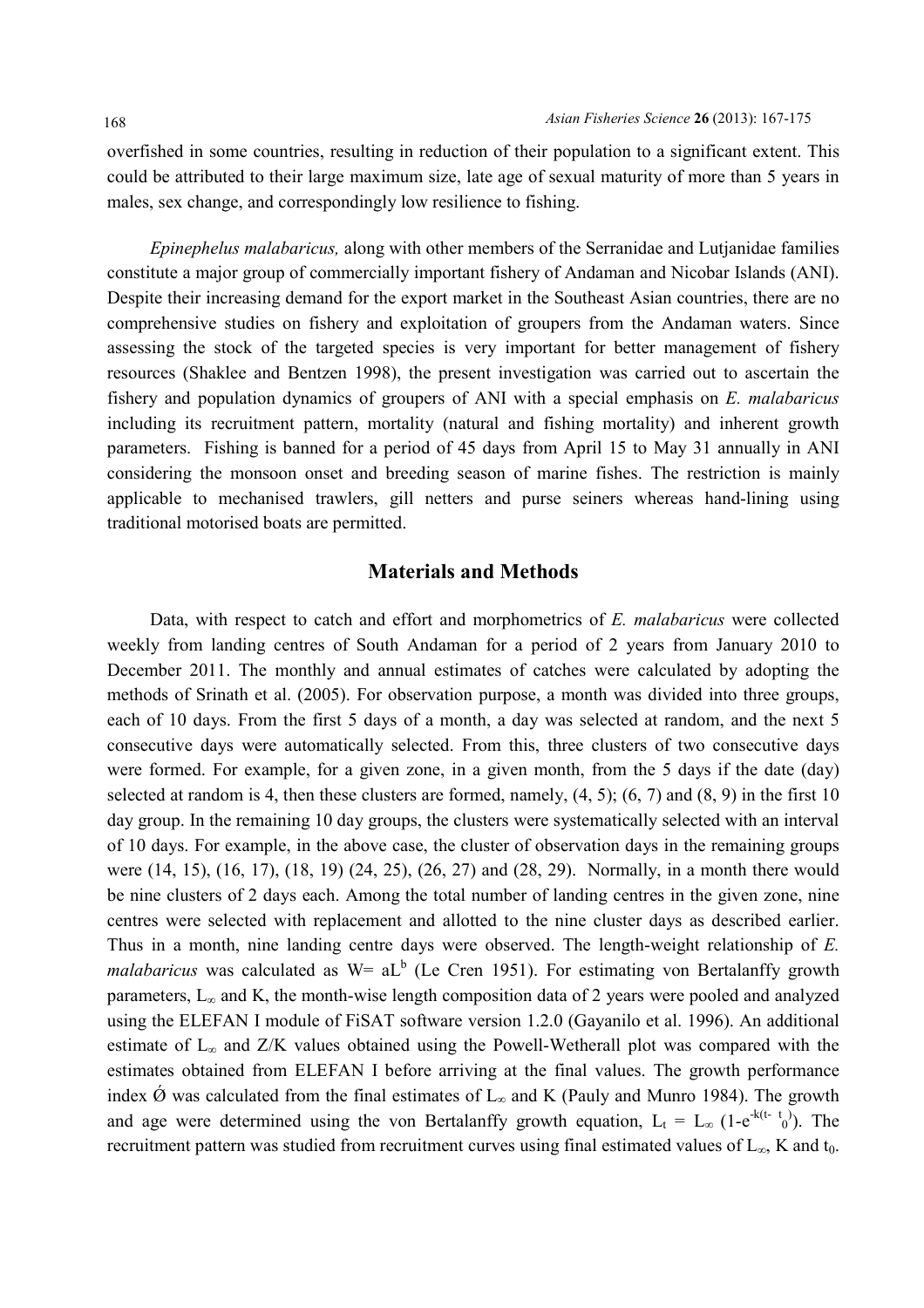Longevity was estimated from  $t_{max} = 3/K + t_0$ , adopting the method of Pauly (1983). Natural mortality (M) was calculated by Pauly's empirical formula (Pauly 1980), taking the mean sea surface temperature to be  $29^{\circ}$ C (Mohanraj et al. 2009) and total mortality (Z) was calculated from the length converted catch curve (Pauly 1983) using the FiSAT software. Fishing mortality (F) was estimated by  $F = Z - M$ . Exploitation ratio was estimated from the equation,  $E = F/Z$  and exploitation rate from  $U = F/Z \times (1-e^{-z})$ ; where, F is the fishing mortality rate.

Total stock (P) and biomass or standing stock (B) were estimated from the ratios Y/U and Y/F respectively; where Y is the annual average yield in tonnes. Maximum sustainable yield (MSY) was calculated by the equation (Gulland 1979) for exploited fish stocks, MSY =  $Z \times 0.5 \times B$ . The relative yield per recruit  $(Y/R)$  and biomass per recruit  $(B/R)$  at different levels of F were estimated from the Beverton and Holt yield per recruit model.

## **Results**

#### *Species composition*

A total of 21 groupers were recorded during the landing centre surveys. *Epinephelus malabaricus, Epinephelus fuscoguttatus* (Forskal 1775)*,* and *Plectropomus* sp were the most targeted species for the export market. Apart from these, *Epinephelus fasciatus* (Forskal 1775)*, Epinephelus tauvina* (Forskal 1775)*, Epinephelus merra* Bloch 1793, *Cephalopholis argus* Bloch & Schneider 1801*, Cephalopholis miniata* (Forskal 1775), *Variola louti* (Forskal 1775)*, Aetheloperga rogaa* (Forskal 1775) were the other most prominent species landed during the study. Details with respect to the mean morphometric parameters of the groupers landed during the study period are summarised in Table 1.

| Name of the species            | <b>Mean Length</b> | <b>Mean Weight</b> |
|--------------------------------|--------------------|--------------------|
| Cephalopholis argus            | $43.87 \pm 3.70$   | $1.32 \pm 0.25$    |
| Epinepheleus fasciatus         | $27.66 \pm 2.46$   | $0.32 \pm 0.07$    |
| Epinepheleus caeruleopunctatus | $36.72 \pm 0.37$   | $1.29 \pm 0.05$    |
| Epinepheleus fuscoguttatus     | $80.65 \pm 1.17$   | $5.56 \pm 0.17$    |
| Epinepheleus merra             | $24.06 \pm 0.86$   | $0.29 \pm 0.11$    |
| Epinepheleus tauvina           | $38.51 \pm 2.52$   | $1.61 \pm 0.37$    |
| Epinepheleus bleekeri          | $40.82 \pm 3.00$   | $1.22 \pm 0.23$    |
| Variola louti                  | $74.00 \pm 3.12$   | $4.62 \pm 0.53$    |

**Table 1. Mean morphometric parameters of the groupers landed during the study.**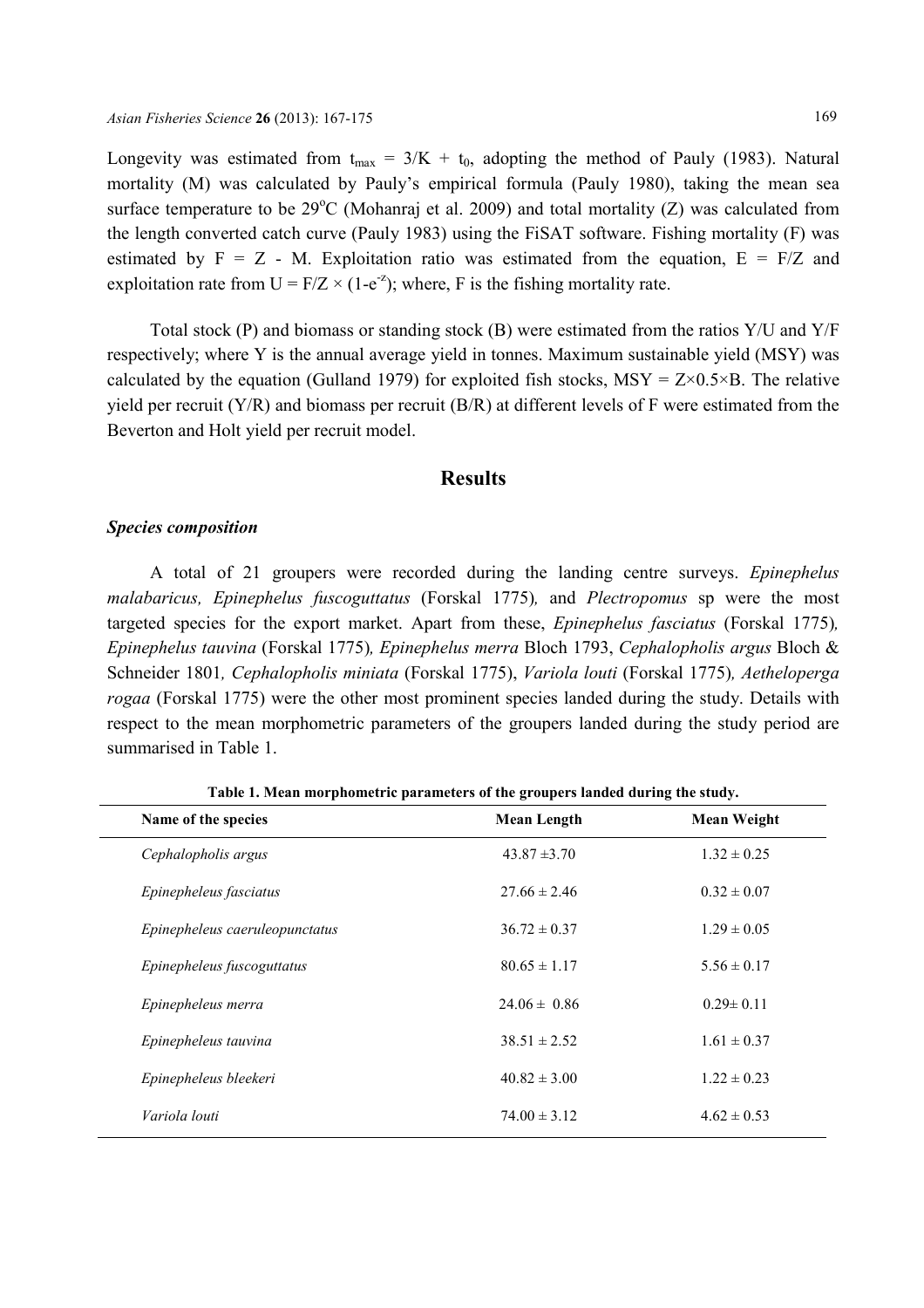#### *Fishery*

The fishing fleet consisting of artisanal crafts (5 to10 m overall length) with 12 to 25 HP were used for grouper fishing. Line fishing was the major gear used in depths ranging from 10 to100 m. The average annual catch of *E. malabaricus* was 1,296 tonnes which comprised 21.6% of the total grouper catch and 4.3% of annual marine landings. The catch per unit effort (CPUE) for *E. malabaricus* ranged between 4 to 16.5 kg h<sup>-1</sup> with a mean of 10.25 kg h<sup>-1</sup>. However the expressed CPUE was collected from fishermen's experience since there was insufficient data to express the CPUE using either  $kg h^{-1}$ boat<sup>-1</sup> or  $kg h^{-1}$ fisher<sup>-1</sup>.

## *Growth parameters*

Growth parameters *viz*.,  $L_{\infty}$  and K (annual) estimated using the ELEFAN I programme were 124.60 cm and 0.80 respectively. The growth performance index  $\acute{\varnothing}$  was found to be 3.717 and t<sub>0</sub> was calculated at -0.0527 years. The M/K ratio (1.31) obtained in the present study was well within the normal range of 1 to 2.5, as suggested by Beverton and Holt (1959). The von Bertalanffy growth equation was:  $L_t = 124.60 [1 - e^{-0.80 (t + 0.0527)}].$ 

#### *Recruitment pattern*

The mean ± SD monthly variations in length frequency of *E. malabaricus* are presented in Fig 1. Mean length of *E. malabaricus* ranged from 14 to 120 cm (mean  $59 \pm 24.08$  SD;  $n = 1,168$ ) during 2010 and it ranged from 28 to 120 cm (mean  $61 \pm 24.48$ ;  $n = 1,735$ ) during 2011. Mean length was maximal during April (89.92 cm) and May (90.13 cm) 2010 and it was minimal (50.74 cm) in July 2010 whereas during 2011, maximal mean length was reported in the month of August (74.53 cm). Sexes were pooled during landing data collection. Recruitment was unimodal (Fig. 2) with the major peak occurring during April to July.

#### *Mortality parameters*

Total mortality  $(Z)$ , natural mortality  $(M)$  and fishing mortality  $(F)$  were found to be 2.53, 1.05, and 1.48 respectively. (Fig. 3 and 4) The exploitation rate (E) calculated using fishing and total mortality was 0.56, indicating overexploitation ( $E > 0.5$ ).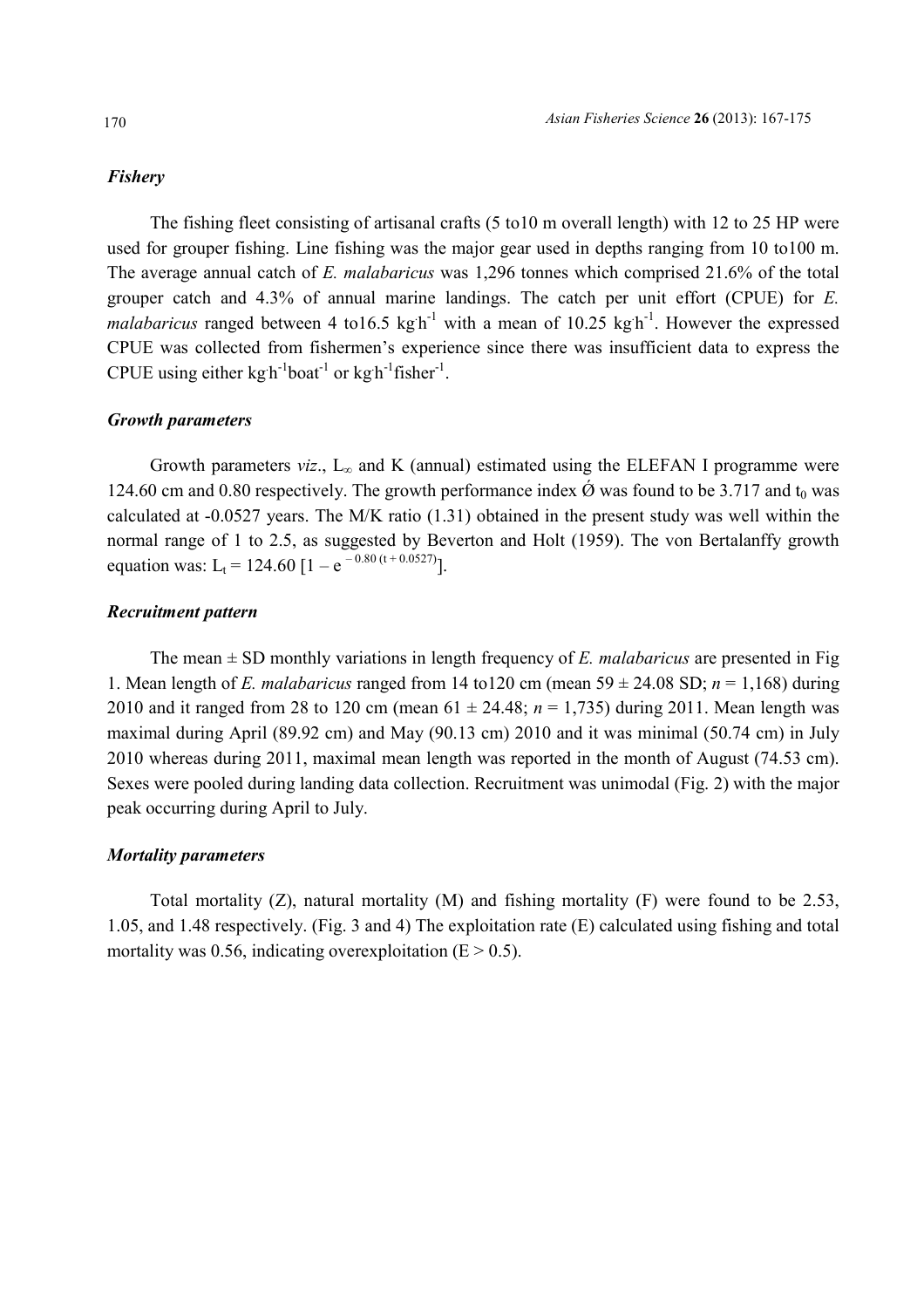

**Fig. 1. Mean ± SD monthly length of**  *Epinephelus malabaricus malabaricus.* 



**Fig. 2. Recruitment (%) of** *Epinephelus malabaricus* **in Andaman waters**  $L \infty = 124.80$  **cm, K = 0.80**  $yr^{-1}$ **and t0 = -0.0527 years.**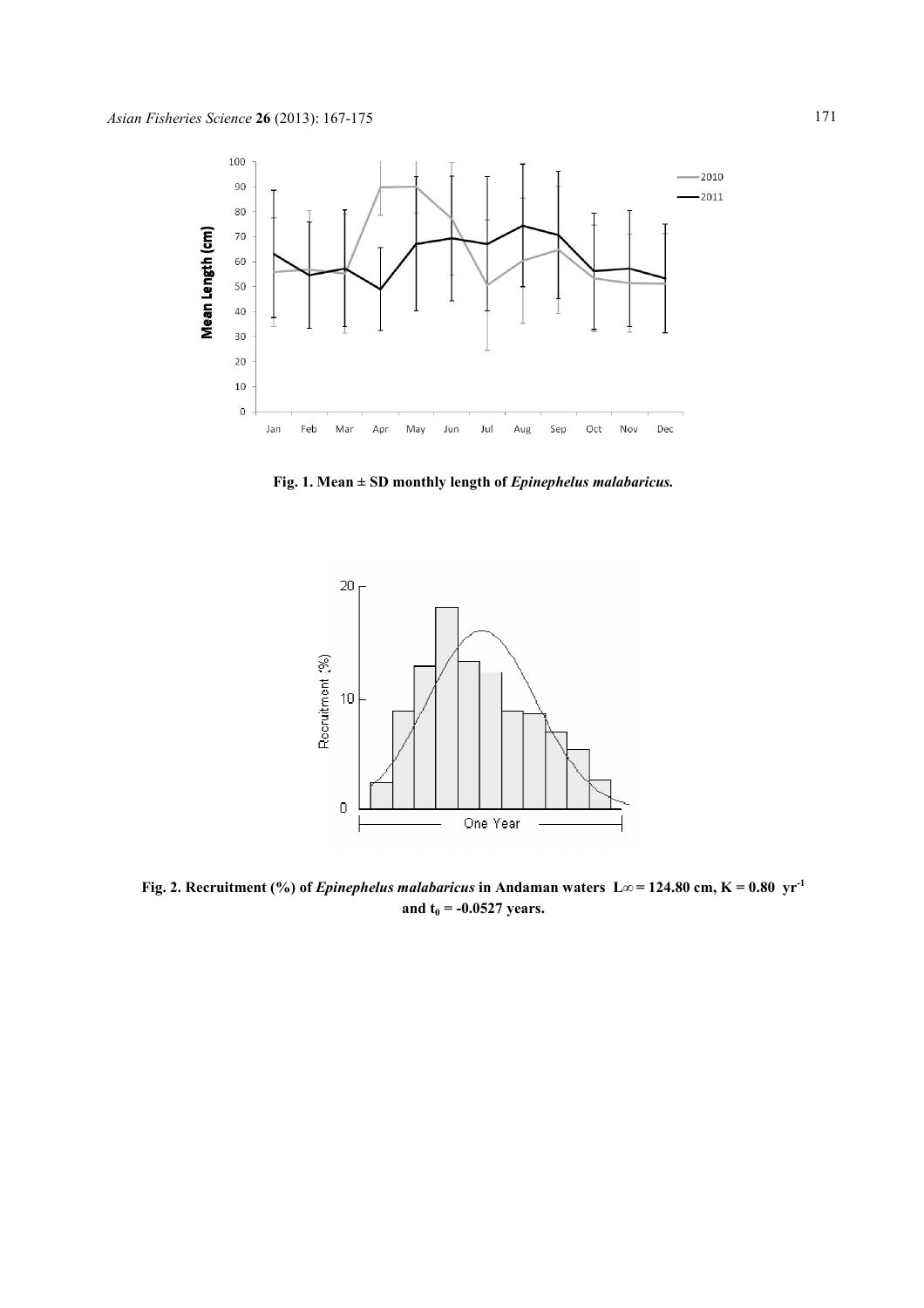

**Fig. 3. Length converted catch curve of**  *Epinephelus malabaricus malabaricus.* 



36.0 POWELL - WETHERALL PLOT

**Fig. 4. Power Wetherall plot of**  *Epinephelus malabaricus malabaricus.*

#### *Maximum sustainable yield*

The maximum sustainable yield was calculated using  $(MSY = Z \times 0.5 \times B)$  for exploited stocks where Z is total mortality, and B is biomass calculated using B=Y/F where Y is total annual catch where Z is total mortality, and B is biomass calculated using  $B=Y/F$  where Y is total annual catch and F is fishing mortality. The MSY value corresponded to  $1,107$  tonnes which was less than 20% of the total annual catch (1,296 tonnes) of *E. malabaricus* indicating over exploitation.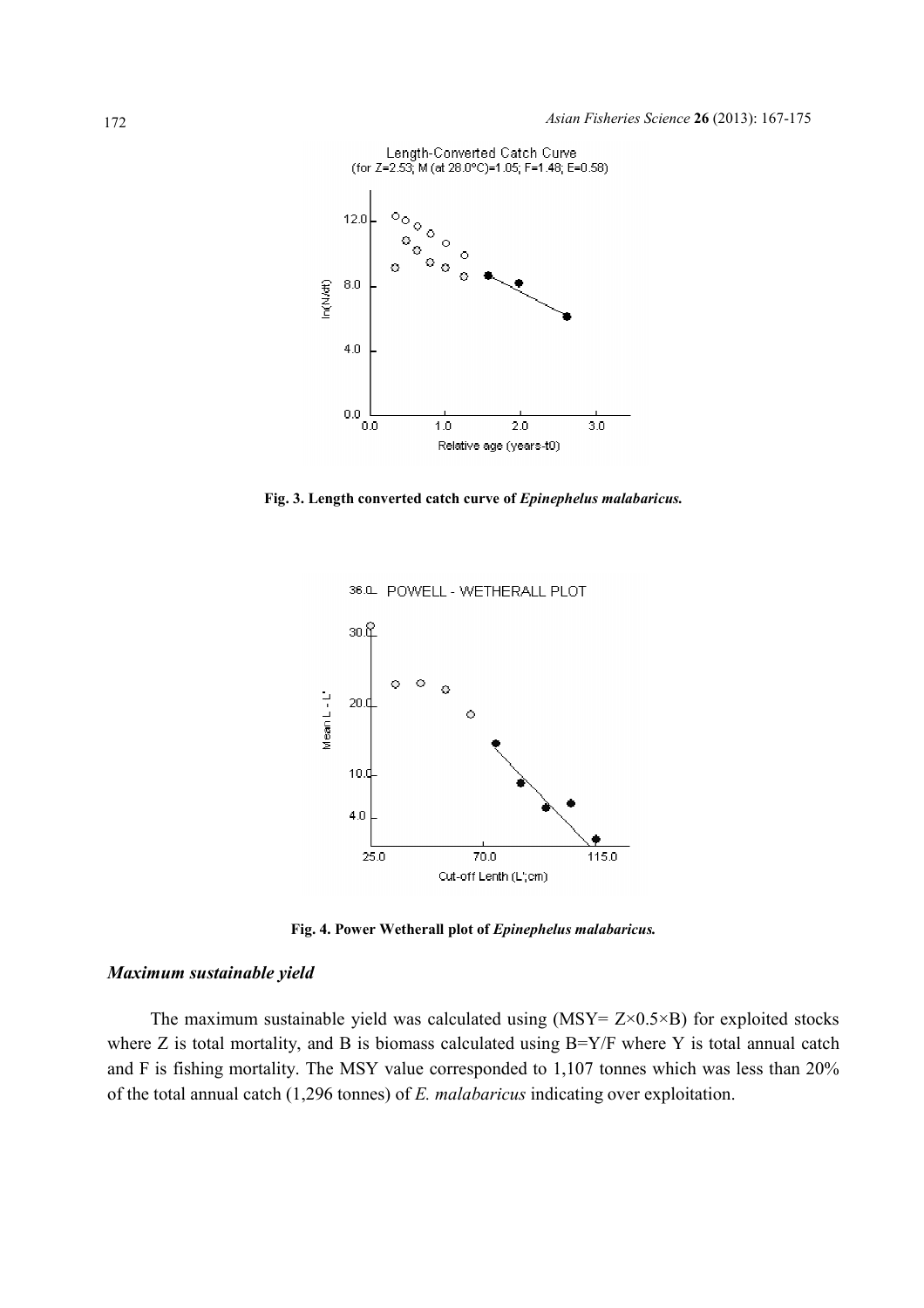## **Discussion**

Groupers, in recent years have assumed commercial importance in view of their good quality meat and greater consumer demand, in local and export markets (Manojkumar 2005). Since the grouper fishing grounds are mostly located at depths of 10 to 100 m, the potential of such species beyond those depths are largely unknown, attributable to the unorganized deep-sea fishing in Andaman Islands and the bottom with patchy reefs which limits trawler operations.

The length-weight relationship explains that the exponent 'b' in the parabolic equation usually lies between 2.5 and 4.0, and for an ideal fish which maintains constant shape, b=3. In our present investigation, the slope (b=2.97) was slightly lesser than 3 indicating allometric growth. Badhul-Haq et al. (2011) reported that the slope values (b) of males, females and juveniles of *E. malabaricus* from the coastal waters of Mandapam (south east coast of India) centered around 2.05, 2.78 and 2.01 respectively for 2009 and 2.66, 2.80 and 2.35 respectively for 2010, indicating allometric growth. However, Gaspare and Bryceson (2013) from Tanzania reported *E. malabaricus* with 'b' value (3.08), indicating allometric shape. The coefficient of determination was found to be above 90%, which indicated over 90% of variations in weight were explained by length.

Mean length of *E. malabaricus* ranged from 14 to 120 cm (mean  $59 \pm 24.08$  SD;  $n = 1,168$ ) during 2010 and 28 to 120 cm (mean  $61 \pm 24.48$ ;  $n = 1,735$ ) during 2011. Gaspare and Bryceson (2013) reported that in Tanzanian waters the length of *E. malabaricus* females ranged from 25 to 113 cm with mean TL  $66.6 \pm 15.4$  cm;  $n = 136$ ) and males from 97 to 114 cm with mean TL 102.8  $\pm$ 4.7 cm; *n* = 36). Since Malabar groupers are forbidden to handling considering their export market, sex was pooled in this study. Fishing of *E. malabaricus* is banned during April to May in Andaman Islands for gill netters, purse seiners and trawlers but fishing with line nets is allowed and not affected by ban.

Based on the fishing and total mortality, the exploitation rate (E) was found to be 0.60, indicative of the fishing pressure on this species in depths ranging from 50 to100 m. The fishing mortality (1.48) is more than natural mortality (1.05) which indicates biological overfishing is occurring. The maximum sustainable yield (MSY) was found to be 1,107 tonnes based on our present study whereas annual average catch is 1,296 tonnes which indicates this species was being overexploited.. Though deep sea exploitation is not familiar in ANI, exploitation of specific species such as groupers and sharks were in vogue since they fetch good export price compared to other fish landings.

## **Conclusion**

Line-fishing is one of the fishing methods traditionally used for harvesting demersal fisheries. Malabar groupers are targeted with this fishing method considering their high demand for export in Southeast Asian countries. The current fishing ban period for a period of 45 days a year (from April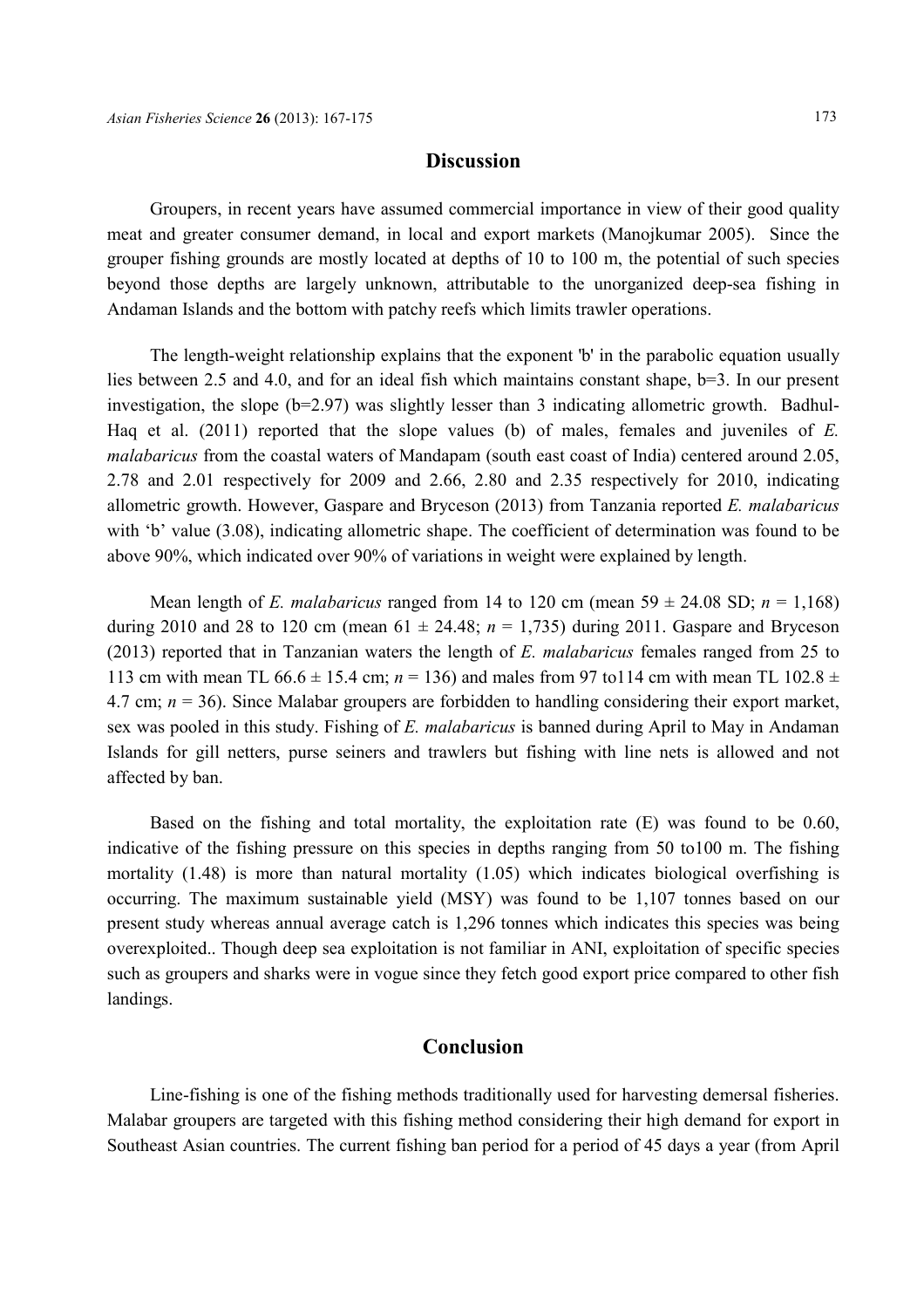15 to May 31) may not have significant impact on revival of grouper stock as the ban is largely applicable to the mechanized trawlers only and the artisanal vessels are permitted to exploit the demersal fishery resources employing line-fishing. Groupers like *Plectrpomus areolatus* (Ruppell 1830)*, E. fuscoguttatus* (Pet et al. 2005) and *E. striatus* (Smith 1972; Domeier and Colin 1997; Bolden 2000; Sala et al. 2001) are reported to form aggregations for spawning. Studies on *E. malabaricus* spawning aggregations in Andaman Islands will be an interesting area for future research. The study indicates that Malabar grouper are being overexploited in Andaman Islands. Reducing the fishing effort would be an important area to be addressed in order to manage the sustainable fishery of Malabar grouper. Input controls such as number and size of vessels allowed for fishing, vessel usage controls (the amount of time the vessels are allowed for fishing), gear restrictions (hook sizes to be used) and output controls such as catch quotas (restricting the number of fishes that may be landed in a day) are some of the controls that can be applied for grouper fishery management and if the species is heavily fished at grounds where spawning aggregations occur then protection (spatial or seasonal) could be considered. Further research is needed to determine whether the species spawns in aggregations in Andaman waters.

## **References**

- Badhul-Haq, M.A., R. Vignesh, M. Srinivasan and M. Brajamani. 2011. A report on the length and weight relationship of grouper *Epinephelus malabaricus* (Bloch and Schneider, 1801) from Mandapam coastal waters (Southeast Coast of India). Archives of Applied Science Research 3:166-172.
- Beverton, R. and S.J. Holt. 1959. A review of the lifespan and mortality rates of fish in nature and their relation to growth and other physiological characteristics. In: Ciba Foundation Colloquia on Ageing (eds. G.E.W. Wolsenholmy and M.O'Connor), 5:142-180.
- Bolden, S.K. 2000. Long-distance movement of a Nassau grouper (*Epinephelus striatus*) to a spawning aggregation in the central Bahamas. Fishery Bulletin 98:642-645.
- Domeier, M.L. and P.L. Colin. 1997. Tropical reef fish spawning aggregations defined and reviewed. Bulletin of Marine Science 60:698-726.
- Gaspare, L. and I. Bryceson. 2013. Reproductive biology and fishery-related characteristics of the malabar grouper (*Epinephelus malabaricus*) caught in the coastal waters of Mafia Island, Tanzania. Journal of Marine Biology. DOI:10.1155/2013/786589.
- Gayanilo, F.C.Jr., P. Sparre and D. Pauly. 1996. The FAO-ICLARM Stock Assessment Tools (FiSAT) User's Guide. FAO computerized information series (Fisheries). No. 8. Rome, FAO, 126 pp.
- Gulland, J.A. 1979. Report of the FAO/UNDP workshop on the fishery resources of the Western Indian Ocean South of the Equator. FAO, IOFC/DEV/79/ 45:1-37.
- Heemstra, P.C. and J.E. Randall. 1993. FAO Species Catalogue. Vol. 16. Groupers of the world (family Serranidae, subfamily Epinephelinae). An annotated and illustrated catalogue of the grouper, rockcod, hind, coral grouper and lyretail species known to date. Rome: FAO. FAO Fisheries Synopsis No. 125(16) 382 pp.
- Le Cren, E.D. 1951. The length-weight relationship and seasonal cycle in gonad weight and condition in Perch (*Perca fluviatilis*). Journal of Animal Ecology 20:201-219.